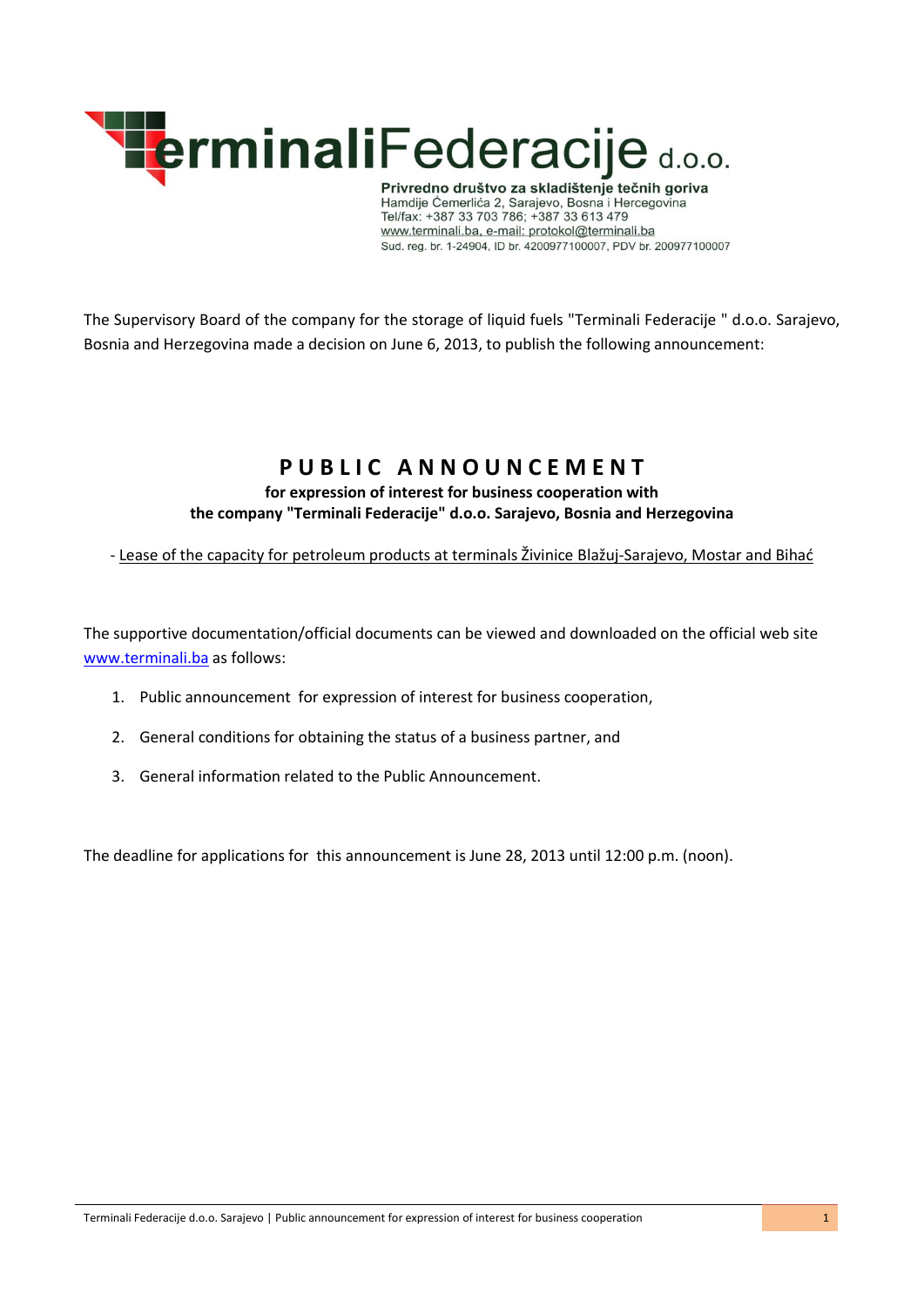The company "Terminali Federacije' d.o.o. Sarajevo, Bosnia and Herzegovina, would like to announce the Public announcement with the aim of selecting business partners interested in business cooperation with the company for storing liquid fuel "Terminali Federacije' d.o.o. Sarajevo, Bosnia and Herzegovina, as decided at the Session No. XIV of of the Supervisory Board PD " Terminali Federacije" d.o.o. Sarajevo , held in Sarajevo on 06.06.2013. year, as follows:

#### **P U B L I C A N N O U N C E M E N T for expressions of interest for business cooperation with the company "Terminali Federacije" d.o.o. Sarajevo, Bosnia and Herzegovina**

- Lease of the capacity for petroleum products at terminals Živinice Blažuj-Sarajevo, Mostar and Bihac

1. PD "Terminali Federacije" d.o.o. Sarajevo invites interested local and foreign companies registered for one or more of the following activities: production, transport, transportation, storage and distribution of petroleum products, to express their interest for business cooperation - lease of storage facilities for petroleum products at terminals Živinice Blažuj-Sarajevo, Mostar and Bihać. The interested parties are obliged to submit the initial offer under conditions and in the manner specified in the "General Conditions for obtaining the status of a business partner."

2. Business cooperation may include: rent of part storage capacities PD "Terminali Federacije" d.o.o. Sarajevo AS IS; then, rent of storage for required reserves of petroleum products of the Federation of BiH, and other kinds of business cooperation which is of interest to both parties.

3. In order to prepare the Initial offer, the interested companies may request the document the "General conditions for obtaining the status of business partner," in the head office by e-mail or by downloading from the website: www.terminali.ba

4. Companies that meet the requirements specified in the "General Conditions for obtaining the status of a business partner", and which accept the pre-conditions and provide the required documentation, may obtain the status of qualified-acceptable companies for business co-operation with PD "Terminali Federacije" d.o.o. Sarajevo. Upon the aforementioned verification of the business status is confirmed, the Board of PD "Terminali Federacije" d.o.o. will inititate negotiations with qualified companies in order to concretize their contract on business cooperation.

5. Bidders intersted in business cooperation are obliged to submit the following documents:

- A copy of the company's registration, their subsidiary companies and joint venture companies,
- Name, phone and fax number, e-mail address of the contact person for further contacts and information,
- Enclosed to the documentation, please submit the certified documents, response documents,
- statements, offers or information, as defined in the "General Conditions".

6. Initial offers written in one of the official languages of Bosnia and Herzegovina, or in English, can be submitted in person, or by mail to: PD "Terminali Federacije" d.o.o.Sarajevo, Ul. Hamdije Ćemerlića br.2/XIV, 71000 Sarajevo, Bosnia and Herzegovina, at the latest by 28.06.2013. at 12:00 pm.

7. Additional information that may assist in preparation of the Initial offer can be requested by phone + +38733.703.786; 00387.33.613.479 by fax, or by e-mail: protokol@terminali.ba. If requested, replies can be submitted in writing.

8. PD "Terminali Federacije" d.o.o. Sarajevo reserve the right, with no obligation to bidder, to cancel this Announcement in whole or partly, to restate and amend it or delay resolution of commenced procedure for specific time period. All costs related to participation in this Announcement shall be covered by the bidders, with no compensation of any costs by the company "Terminali Federacije" d.o.o. Sarajevo.

Terminali Federacije d.o.o. Sarajevo | Public announcement for expression of interest for business cooperation 2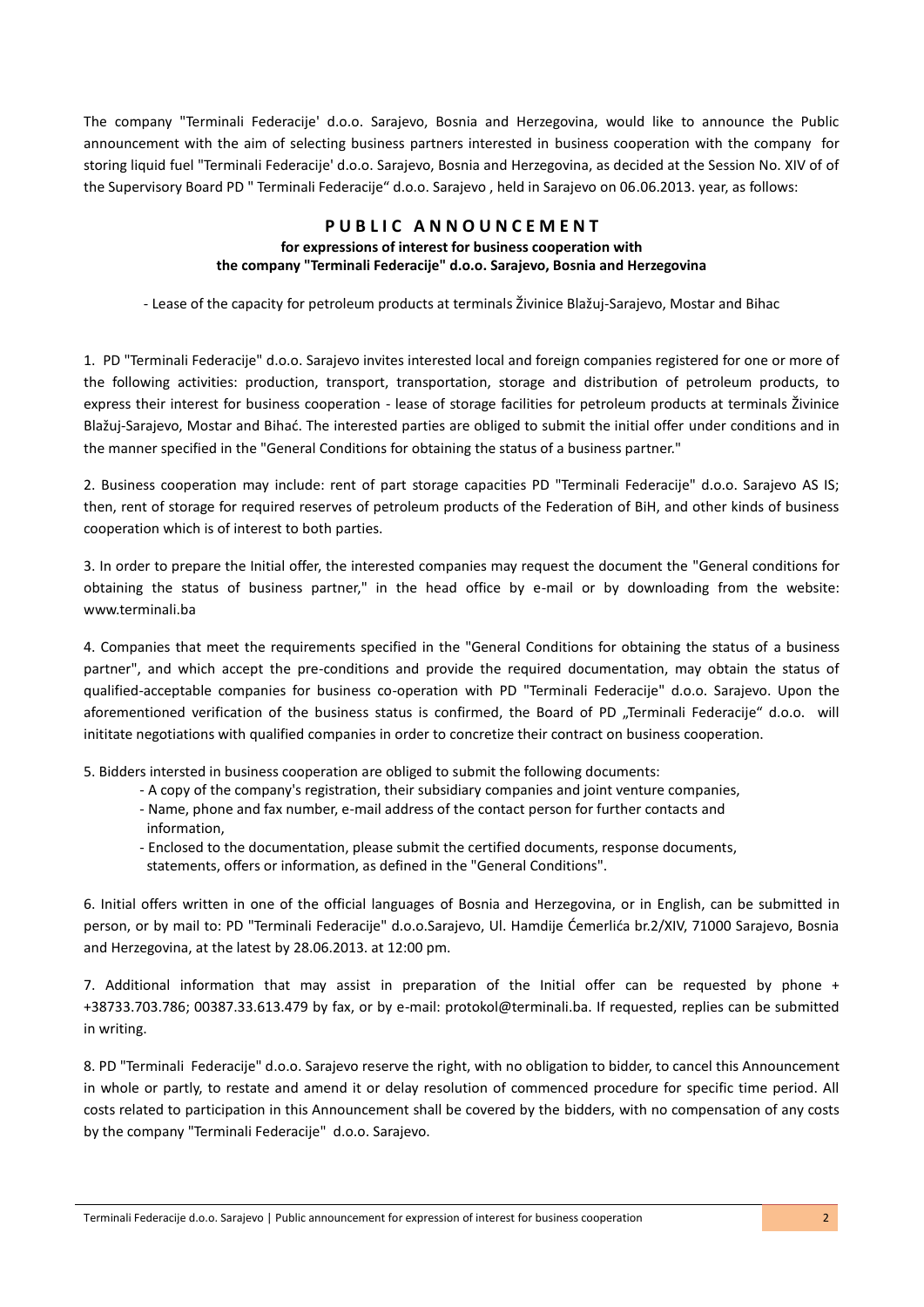### **General conditions for obtaining the status of a business partner PD "Terminali Federacije" d.o.o. Sarajevo**

1. Business partner is supposed to be a domestic or foreign company that deals with activities, such as : production, transportation, transport, storage, distribution of petroleum products.

It is necessary that the bidder for those activities that he does provide information and qualified indicators for petroleum products as specified:

a) Annual production capacity (t) :

b) Number of retail outlets in the region:

- property,
- franchise,
- lease, etc.

c) Traffic in tonnes respectively in the markets: Bosnia and Herzegovina, Croatia, Serbia, Montenegro, Kosovo:

d) Storage capacities in the region  $(m<sup>3</sup>)$ :

e) Other things that can affirm offer:

*Remark: Data can be given integrated for a company or individually for the holding company, subsidiaries, joint venture companies if the bidder have any . Specification of a) e) repeat as many times as there are different products.*

2. Suitable partner should have an international references in the area dealt with, and of interest for PD "Terminali Federacije "d.o.o. It will particularly appreciate the references to an interesting market for us, ie. in the Mediterranean region and South East Europe. It is necessary that the bidder along with the information given under 1). provide information about their organized presence in the region through the provision of information about themselves, about their dependent companies or joint venture companies in which it has a share of ownership in the region as well as the defined under 1c). Data should include:

- Company name bidder or Subsidiaries firms:
- Number of employees:
- Date of registration:
- Turnover data in year 2011th and 2012:
- Other things that can affirm offer: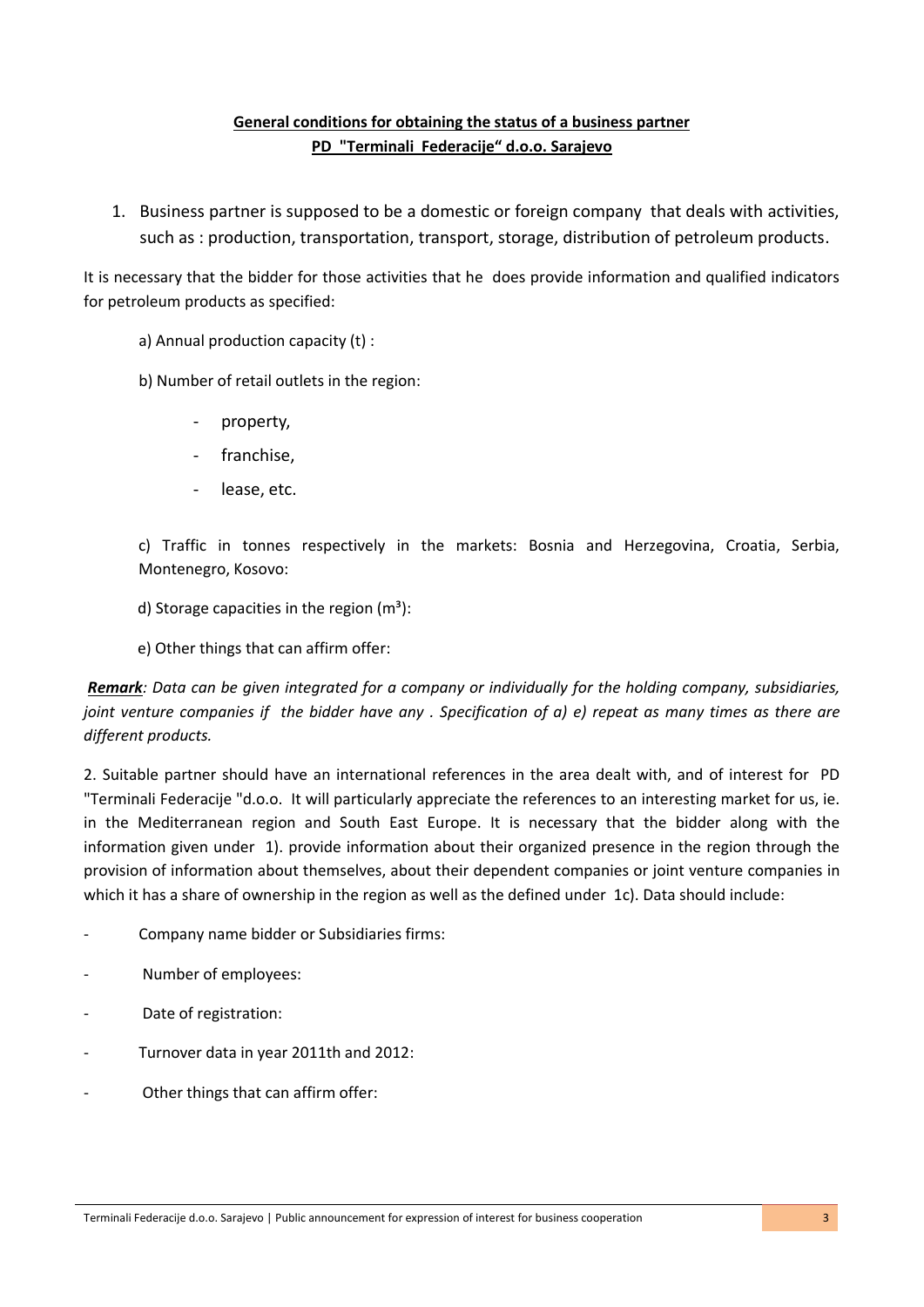*Remark: Bidders should provide information that are public and not subject of a trade secret. Previous specification repeat as many times as there are individual firms.*

3. Suitable partner should have long-term goals in the field of petroleum industry in these area,. which will prove its ongoing investments in the last five years in the region as a sub 1c) or planned activities in the future.

It is necessary that the bidder submit information about the level of realized investment in the region as in 1c) and by year.

4. Suitable partner must make a statement that they will respect the existing laws and by-laws of BiH and FBiH. Also, must make a declaration that they will respect the technical, technological, detection of the explosions, fire, metrology and environmental regulations, decisions and recommendations regarding the fulfillment of the relevant European directives in the field : energy, security, storage, transportation, distribution of petroleum products, environmental, fiscal system, and other multi-interdisciplinary fields.

5. Regarding lease capacity for storage of petroleum products, suitable partner together with related persons (as specified under item 2) will be able to lease at least 2,000 m<sup>3</sup> and a maximum of 30% of the existing capacity of storage space on a single terminal, except in cases of strategic interest for PD "Terminali Federacije" d.o.o.

Notwithstanding the limitations provided in the preceding paragraph, the restriction of the leasing capacity for LPG is at least 1000  $m<sup>3</sup>$  per terminal. PD Terminali Federacije d.o.o. intend to expand the storage capacity for LPG.

Bidders at this point should give information / offer in which locations and under which conditions they want to enter into business relations with the Terminali Federacije d.o.o. regarding the lease of certain storage facilities. The offer should at least contain the :

- Framework of renting storage capacities, by location and by product
- The period for which the lease is requested.
- For whom is leasing (holding, dependent company, a joint venture company)
- Financial information of bid.

Minimum financial information must include:

- offered approximate price for monthly rental of warehouse space across locations, expressed in the unit EUR  $/m^3$ :
- offered approximate price for the manipulation of output quantities which would be stored on terminals, by location, expressed in the unit EUR / t:
- method of lease payement: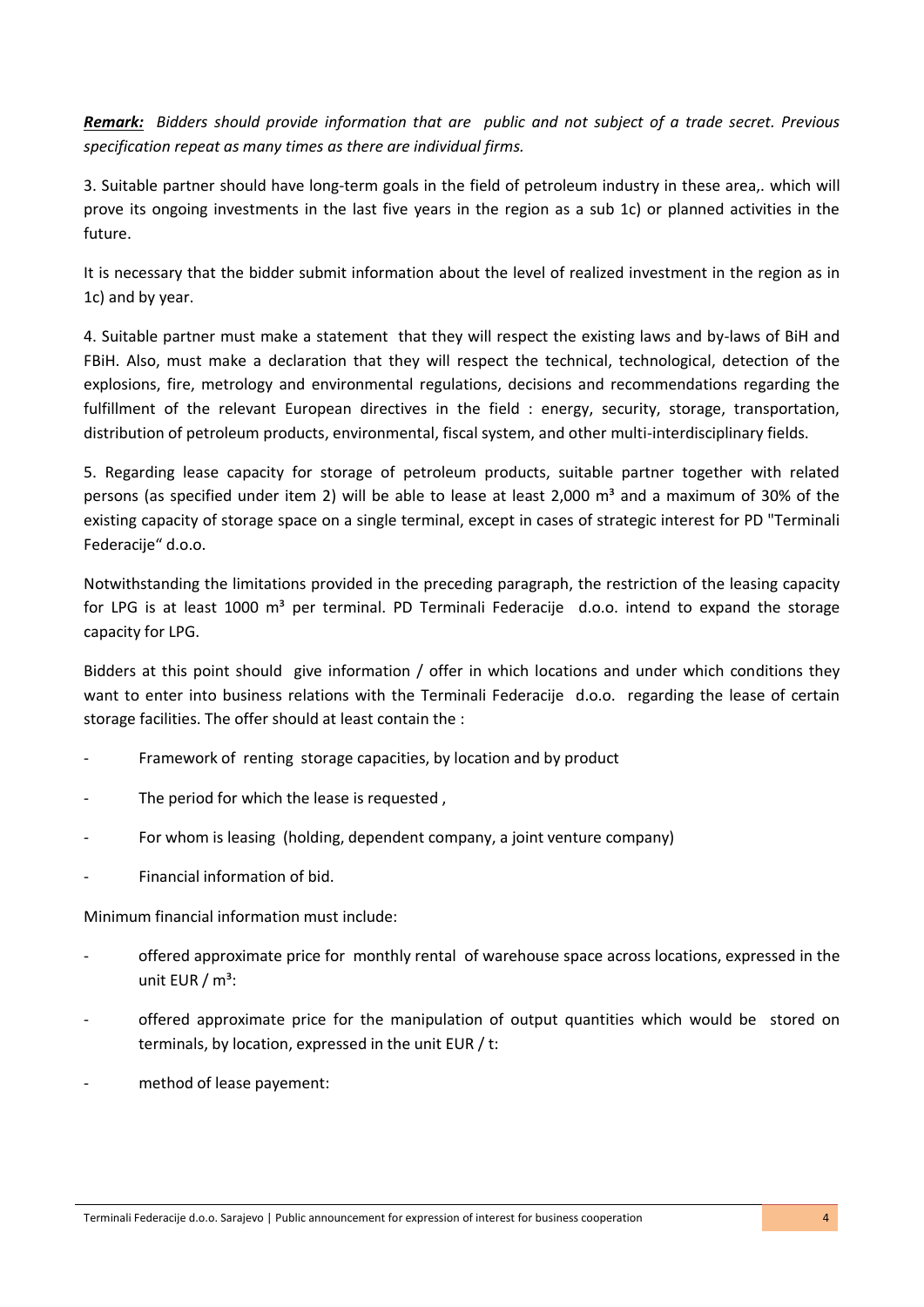6. Suitable partner will be able to lease capacity mentioned in the previous section for a period not less than 2 years and not more than 10 years, except in cases of strategic interest for the Terminali Federacije d.o.o. Sarajevo.

Terminali Federacije d.o.o. Sarajevo may give priority to a partner who has developed business in the region.

Regarding strategic interests and plans, bidders can at this point give all the other suggestions for possible cooperation, taking into account the organizational and ownership characteristics Terminala Federacije d.o.o.

*Remark: Given suggestions can get out of the framework so far registered activity Terminala Federacije d.o.o. and also have elements of the cooperation proposal and of strategic importance for the Federation of Bosnia and Herzegovina.*

7. Given the possibility that some bidder offers a partnership in the field of storage required reserves (according to the obligations imposed by the Directive of the European Union and the impending Oil law FBH), talks about such offers Terminali Federacije d.o.o. . Sarajevo will take part in this procedure, but in two separate proceedings.

8. Suitable partner will not misuse the information obtained in this procedure and will not compromise the integrity of PD "Terminali Federacije "d.o.o.

All pre-defined statements-information-Offers from points 1-9 should be signature stamped from the authorized person and also company stamp.

As a contribution to these "General Conditions", selected Bidders may review the abbreviated version of the "Technical Specifications" for the recovery of all four terminals.

*Sarajevo June, 2013.*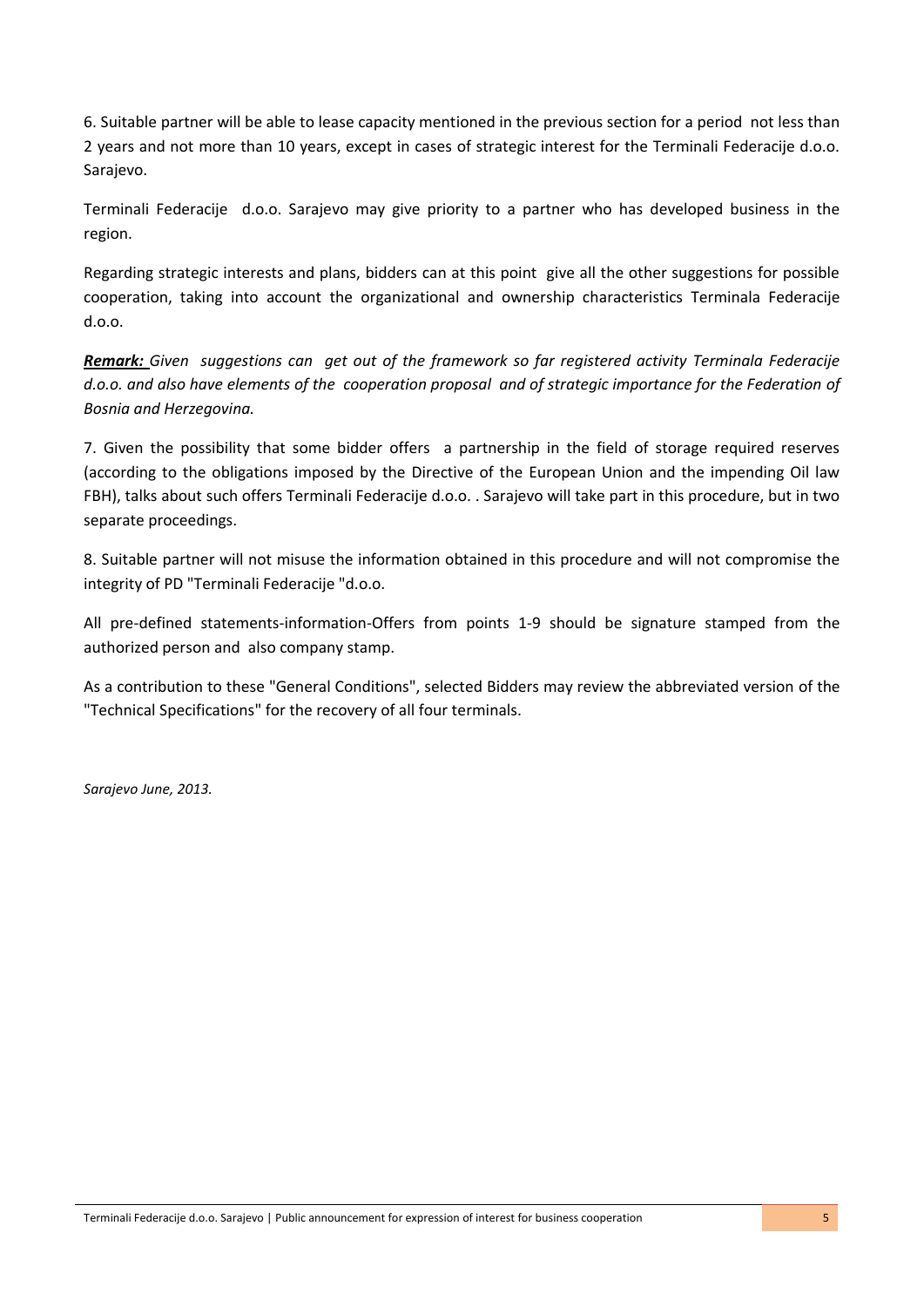#### **General Information related to the Public Announcement**

A company for the storage of liquid fuel "Terminali Federacije" d.o.o. Sarajevo was founded by the Government of the Federation of Bosnia and Herzegovina (FBiH Official Gazette No.60/03, 51/04, 8/05, 13/05, 64/05, 74/05).

"Terminali Federacije" d.o.o. is 100% owned by the Federation of Bosnia and Herzegovina.

Based on the above mentioned decisions of the Government of Bosnia and Herzegovina and taking into consideration its role in the oil market (Federation) Bosnia and Herzegovina, the company Terminali Federacije d.o.o. has met the conditions to present its business interests to local and foreign companies that might be interested in business cooperation with the Terminali Federacije d.o.o. via Public announcement.

Herewith is information on the characteristics of terminals which were taken over by Terminali Federacije d.o.o. with the purpose of utilization and management. This information should serve to the interested bidders to define their interest in business cooperation:

1. In compliance with the Government F BiH decision Terminali Federacije d.o.o. has taken control of the following terminals of petroleum products (previously owned by Energopetrol dd Sarajevo)

| <b>Index</b>               | Capacity [m <sup>3</sup> ] | Roof type   | Diameter [m] | Height [m] |
|----------------------------|----------------------------|-------------|--------------|------------|
| $R-01$                     | 10.000                     | Floating    | 30,480       | 14,32      |
| $R-02$                     | 5.000                      | Floating    | 24,384       | 12,80      |
| $R-03$                     | 5.000                      | Floating    | 24,384       | 12,80      |
| $R-04$                     | 2.000                      | Fixed       | 15,240       | 12,80      |
| $R-05$                     | 10.000                     | Fixed       | 30,480       | 14,32      |
| $R-06$                     | 10.000                     | Fixed       | 30,480       | 14,32      |
| Manipulative<br>reservoirs | 300                        | Underground |              |            |
| <b>TOTAL</b>               | 42.300                     |             |              |            |
| <b>LPG</b>                 | 1.000                      | Sphere      | 12,5         |            |

#### **Existing storage capacity of the terminal Blažuj-Sarajevo:**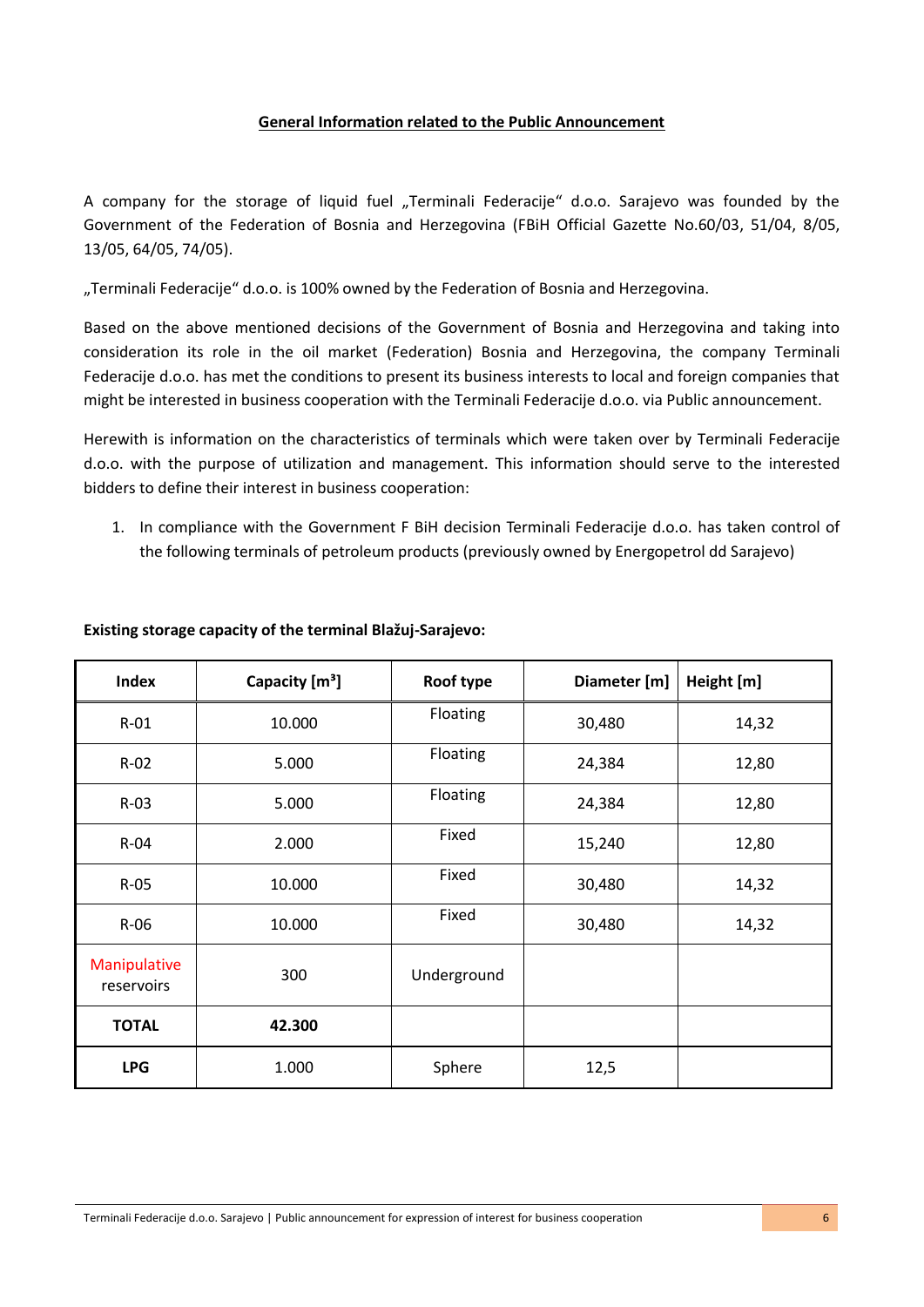| <b>Index</b>               | Capacity [m <sup>3</sup> ] | Roof type   | Diameter [m] | Height [m]     |
|----------------------------|----------------------------|-------------|--------------|----------------|
| $T-01$                     | 1.000                      | Fixed       | 15           | 6              |
| $T-02$                     | 500                        | Fixed       | 10           | $\overline{7}$ |
| $T-03$                     | 500                        | Fixed       | 10           | $\overline{7}$ |
| $T-04$                     | 5.000                      | Fixed       | 24           | 12             |
| $T-05$                     | 5.000                      | Fixed       | 24           | 12             |
| $T-06$                     | 2.700                      | Fixed       | 20           | 9              |
| $T-07$                     | 2.700                      | Fixed       | 20           | 9              |
| Manipulative<br>reservoirs | 500                        | Over ground |              |                |
| <b>TOTAL</b>               | 17.800                     |             |              |                |
| <b>LPG</b>                 | 1.000                      | Sphere      | 12,5         |                |

## **Existing storage capacity of the terminal Živinice - Tuzla:**

## **Existing storage capacity of the terminal Bihać**

| <b>Index</b>               | Capacity [m <sup>3</sup> ] | Roof type    | Diameter [m] | Height [m] |
|----------------------------|----------------------------|--------------|--------------|------------|
| $R-01$                     | 2.700                      | Fixed        | 20,00        | 9,00       |
| $R-02$                     | 2.700                      | Fixed        | 20,00        | 9,00       |
| $R-03$                     | 5.000                      | Fixed        | 24,40        | 12,00      |
| $R-04$                     | 5.000                      | Fixed        | 24,40        | 12,00      |
| $R-05$                     | 2.700                      | Fixed        | 20,00        | 9,00       |
| Manipulative<br>reservoirs | 200                        | Above ground |              |            |
| <b>Total</b>               | 18.300                     |              |              |            |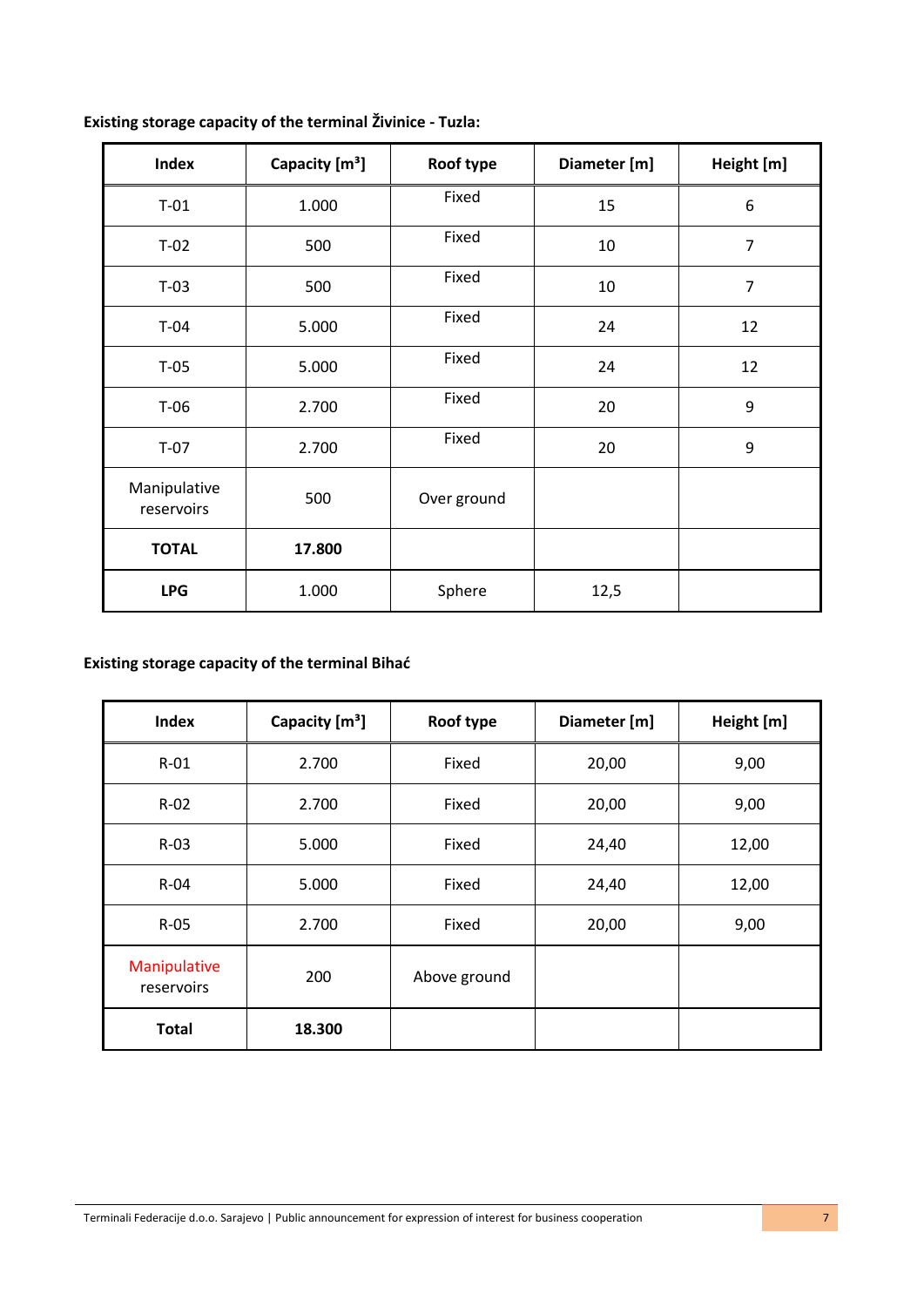| <b>Existing storage capacity of the terminal Mostar:</b> |
|----------------------------------------------------------|
|----------------------------------------------------------|

| Index                      | Capacity [m <sup>3</sup> ] | Roof type    | Diameter [m] | Height [m] |
|----------------------------|----------------------------|--------------|--------------|------------|
| $R-05$                     | 6.800                      | Fixed        | 24,384       | 14,32      |
| $R-06$                     | 6.800                      | Floating     | 24,384       | 12,80      |
| $R-07$                     | 6.800                      | Floating     | 24,384       | 12,80      |
| R-08                       | 3.700                      | Floating     | 18,280       | 12,80      |
| $R-09$                     | 2.500                      | Floating     | 15,240       | 14,32      |
| $R-10$                     | 1.300                      | Floating     | 13,716       | 14,32      |
| $R-11$                     | 2.800                      | Floating     | 17,860       | 13,50      |
| $R-12$                     | 3.500                      | Floating     | 21,080       | 12,80      |
| $R-18$                     | 2.800                      | Fixed        | 17,188       | 12,80      |
| Manipulative<br>reservoirs | 300                        | Above ground |              |            |
| <b>Total</b>               | 37.300                     |              |              |            |
| <b>LPG</b>                 | 1.000                      | Sphere       | 12,5         |            |

All terminals have rail-track with equipment for unloading/loading , and are associated with the Naftni terminali Federacije d.o.o. Ploče, Republic of Croatia, capacity of 81.250m<sup>3</sup>.

2. Cost of services and the scope of cooperation will be separately negotiated and agreed on with the selected partner. These negotiations will be the special part of the negotiation procedure.

3. General manager will lead negotiations related to this Public announcement on behalf of the Terminali Federacije d.o.o.. General Manager will, if necessary, engage additional experts.

4. The deadline for submission of applications/offers of interested partners is defined in the Public announcement.

5. Bidders who are interested in business cooperation should submit the following documents as defined in the Public announcement:

- A copy of the registration of your company, its subsidiaries and joint venture companies
- Name and surname, phone and fax number and e-mail address of the contact person for further contacts and information,